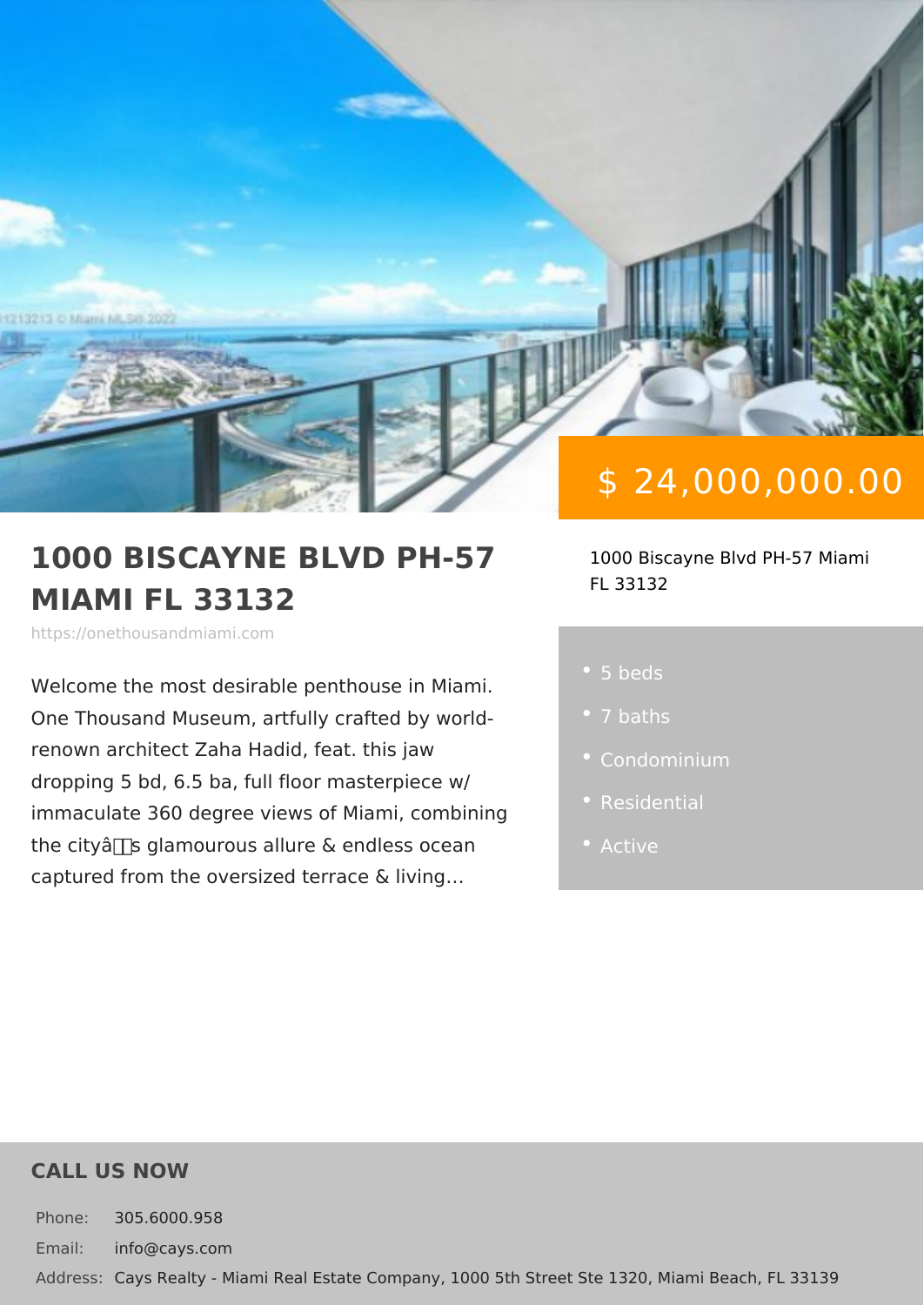### BASIC FACTS

Date added: 6/23/22 MLS #: A11213213 Post Update @022-06-29 08:53:33Bedrooms5 Bathrooms7 Bathrooms Half: Bathrooms Fu6I: Area: 9200 sq ft Lot Size Unifsquare Feet Year buil 2:019 StatusActive Type Condominium

ROOMS & UNITS DESCRIPTION

Unit NumberH-57

LOCATION DETAILS

County Or Paris/liami-Dade County

PROPERTY DETAILS

Total Building Ar 92200 sq ft Subdivision NamOeNE THOUSAND MUSEUM CONDO

Parcel Numbe0r1-32-31-079-0470 PossessionC:losing & Funding

CALL US NOW

Phone: 305.6000.958 Email: info@cays.com Addres Cays Realty - Miami Real Estate Company, 1000 5th Street Ste 1320, Mia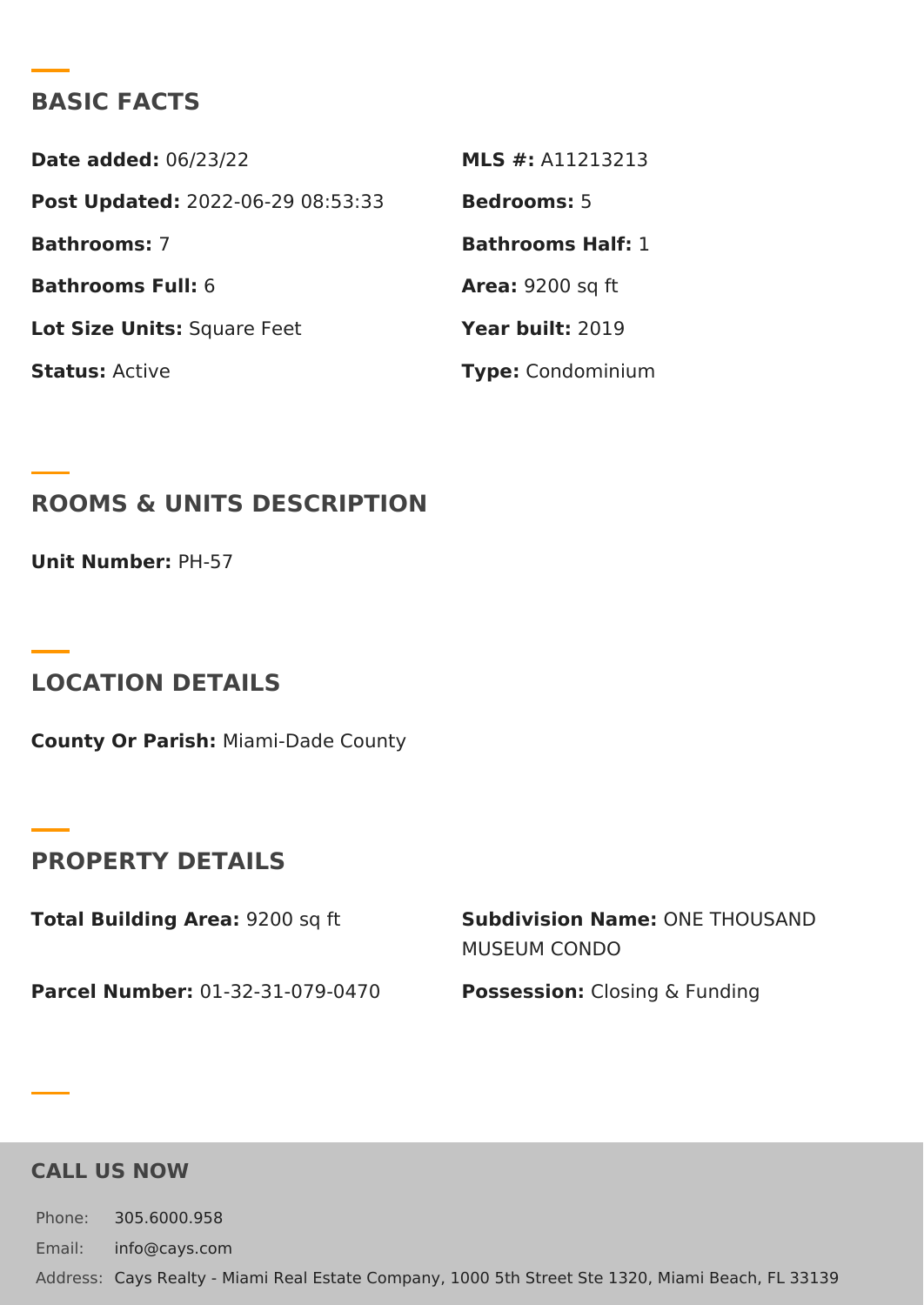# **PROPERTY FEATURES**

| <b>Exterior Features: Balcony</b>                                                                  | <b>Interior Features: Bedroom on Main</b><br>Level, Elevator, First Floor<br>Entry, Fireplace, Kitchen Island, Walk-In<br>Closet(s) |
|----------------------------------------------------------------------------------------------------|-------------------------------------------------------------------------------------------------------------------------------------|
| <b>Waterfront Features: Bay Front</b>                                                              | <b>Window Features: Impact Glass</b>                                                                                                |
| <b>Pool Features: Association</b>                                                                  | Parking Features: Two or More<br>Spaces, Valet                                                                                      |
| <b>Appliances: Built-In</b><br>Oven, Dishwasher, Disposal, Microwave, Refrigerator Rise, Penthouse | <b>Architectural Style: High</b>                                                                                                    |
| <b>Association Amenities: Clubhouse, Fitness</b><br>Center, Other, Pool, Elevator(s)               | <b>Construction Materials: Block</b>                                                                                                |
| <b>Cooling: Central Air</b>                                                                        | Cooling Y/N: 1                                                                                                                      |
| <b>Covered Spaces: 7</b>                                                                           | Fireplace Y/N: 1                                                                                                                    |
| <b>Flooring: Marble</b>                                                                            | <b>Garage Spaces: 7</b>                                                                                                             |
| Garage Y/N: 1                                                                                      | Heating: Central                                                                                                                    |
| <b>Heating Y/N: 1</b>                                                                              | Pets Allowed: Conditional, Yes                                                                                                      |
| View: Bay, Ocean, Water                                                                            | View $Y/N: 1$                                                                                                                       |
| <b>Entry Level: 57</b>                                                                             | <b>Entry Location: 57</b>                                                                                                           |
| Patio and Porch Features: Balcony, Open                                                            | <b>Property Attached Y/N: 1</b>                                                                                                     |
| <b>Waterfront Y/N: 1</b>                                                                           | Stories Total: 62                                                                                                                   |

## **MISCELLANEOUS**

**Public Survey Township:** 1 **Public Survey Section:** 31 **Syndication Remarks:** Jaw dropping 5 bd, **Year Built Details:** Resale 6.5 ba, full floor masterpiece w/ immaculate 360 degree views of Miami in One Thousand Museum.

## **CALL US NOW**

Phone: 305.6000.958 Email: info@cays.com Address: Cays Realty - Miami Real Estate Company, 1000 5th Street Ste 1320, Miami Beach, FL 33139